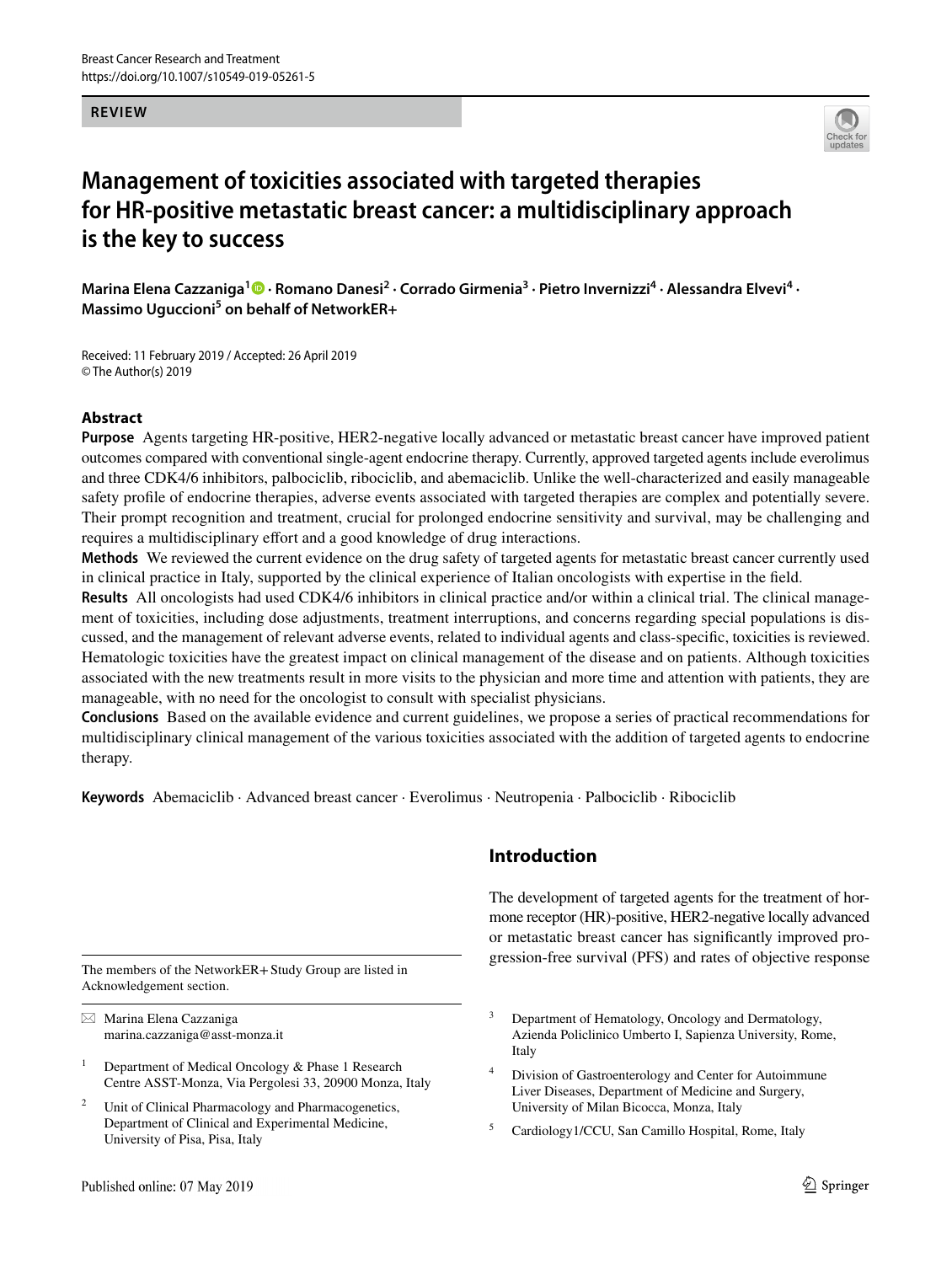and clinical beneft compared with conventional single-agent endocrine therapy [\[1](#page-9-0)[–8](#page-10-0)]. Currently, approved targeted agents include everolimus, an oral inhibitor of the mammalian target of rapamycin (mTOR) [\[9\]](#page-10-1) and three oral selective inhibitors of cyclin-dependent kinases (CDK) 4 and 6, palbociclib, ribociclib, and abemaciclib [[10](#page-10-2)[–12](#page-10-3)].

Compared with the well-characterized and easily manageable safety profle of endocrine therapies, usually related to symptoms typically associated with estrogen deprivation, including arthralgia, hot fashes, and fatigue, adverse events associated with targeted therapies are distinct and more complex. Results from the registration trials have shown that combining targeted agents with endocrine therapies substantially increases the incidence of grade 3–4 adverse events compared with conventional single-agent endocrine therapy  $[1, 2, 4, 5]$  $[1, 2, 4, 5]$  $[1, 2, 4, 5]$  $[1, 2, 4, 5]$  $[1, 2, 4, 5]$  $[1, 2, 4, 5]$  $[1, 2, 4, 5]$ , [7,](#page-10-4) [8](#page-10-0)]. Everolimus has been associated with stomatitis and noninfectious pneumonitis, while neutropenia is the most common toxicity related to CDK4/6 inhibitors [\[13](#page-10-5)[–18](#page-10-6)]. Prompt recognition and management of these toxicities is vital for treatment persistence and, therefore, for maximizing survival. However, this may pose a challenge to many oncologists, as experience in clinical practice with novel treatment strategies for metastatic breast cancer is still limited. In addition, for fear of adverse events, many oncologists may not prescribe targeted therapies to elderly or frail patients, precluding them from effective treatment options  $[14, 19]$  $[14, 19]$  $[14, 19]$ . Another issue of importance for optimal use of strategies combining endocrine therapy and targeted agents is knowledge of drug interactions related to everolimus and CDK4/6 inhibitors.

In the present paper, we review the relevant evidence concerning drug interactions and safety profles of everolimus and the CDK4/6 inhibitors in use in clinical practice in Italy for the treatment of HR-positive metastatic breast cancer and discuss the toxicities associated with this novel approach to the treatment of breast cancer. Based on the available evidence and current guidelines, we propose a series of practical recommendations for clinical management of the various toxicities associated with the addition of targeted agents to endocrine therapy.

# **Methods**

A multidisciplinary panel of fve Italian clinicians, including an oncologist, a pharmacologist, a hematologist, a gastroenterologist, and a cardiologist, convened at a meeting organized within the NetworkER+project (held in Rome, Italy in January 2018). A group of 20 oncologists from the HERMIONE network also attended the meeting. HERMI-ONE is a network platform that was launched in February 2017 to promote communication and collaboration among oncology centers and oncologists involved in the treatment of metastatic HR-positive breast cancer in Italy.

The main objectives of the NetworkER+meeting were to: review current evidence concerning the drug interactions and safety profle of targeted agents used in metastatic breast cancer; produce recommendations for the optimal management of drug interactions and toxicities related to targeted agents; focus on frail patients with metastatic breast cancer, namely the elderly and those with organ dysfunction.

#### **Clinical experience**

The 20 oncologists at the meeting were from Oncology Units treating≥150 breast cancer cases per year, across the entire national territory. All had used CDK4/6 inhibitors in their clinical practice; 60% within a clinical trial. In their experience, hematologic toxicities have the greatest impact on both clinical management of the disease and on patients. The toxicities associated with the new treatments result in more visits to the physician and in more time and attention devoted to patients. However, they are considered to be manageable, with no need for the oncologist to consult with specialist physicians.

## **Drug interactions**

Drug interactions are an important cause of morbidity. The most relevant pharmacokinetic interactions involve drugs that can inhibit or induce enzymes in the hepatic cytochrome P450 system [[16\]](#page-10-9). Members of the CYP3A family of P450 enzymes are probably the most important of all drug-metabolizing enzymes because of their abundance and ability to process a large number of chemically unrelated drugs from almost every drug class [\[16](#page-10-9)]. Strong CYP3A4 enzyme inhibitors in clinical use include the antibiotics clarithromycin, telithromycin, and erythromycin, and the antifungal agents ketoconazole and voriconazole; grapefruit juice is also a strong CYP3A4 inhibitor. Strong CYP3A4 inducers include the antibiotic rifampicin and antiepileptic agents such as barbiturates, phenytoin, and carbamazepine; herbal preparations (St. John's wort) can also induce CYP3A4. Predicting drug interactions is not easy. A factor that further complicates the understanding of drug interactions is the fnding that inhibitors/inducers and substrates of CYP3A4 overlap with those of the drug-transporter protein P-glycoprotein (P-gp) [\[16](#page-10-9)]. P-gp acts as an efflux pump-exporting drugs, for example, into the intestinal lumen.

Everolimus and the CDK4/6 inhibitors palbociclib, ribociclib, and abemaciclib are administered orally and have diferent half-lives, undergo predominantly hepatic metabolism, and are substrates of CYP3A4; everolimus is also a substrate of P-gp (Table [1](#page-3-0)) [\[20](#page-10-10)[–23](#page-10-11)]. The concomitant use of everolimus or a CDK4/6 inhibitor with inhibitors of CYP3A4 (or P-gp for everolimus) may, therefore, result in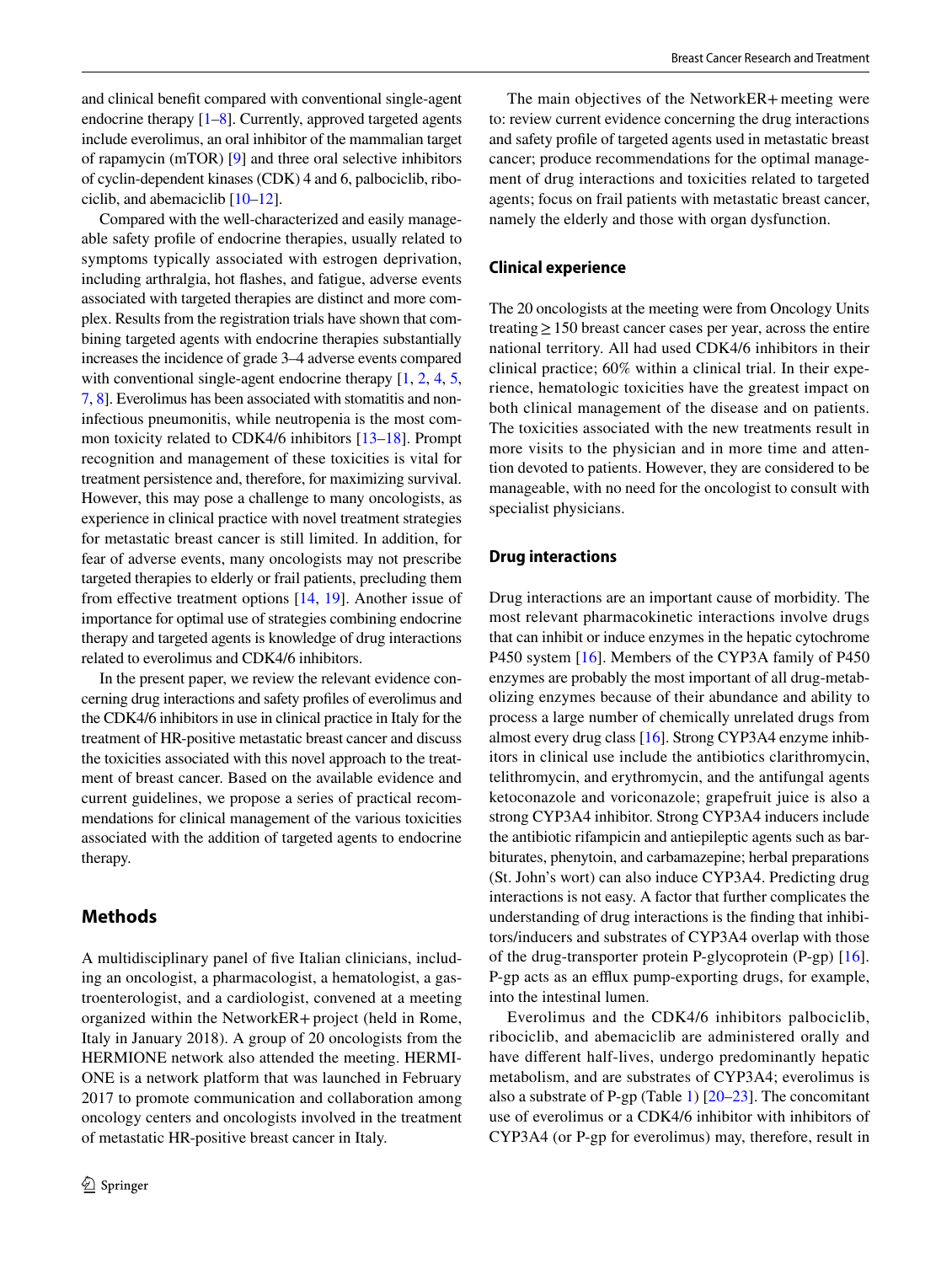an increased plasma concentrations and pharmacological efect of the targeted agent, while their concomitant use with an inducer of CYP3A4 (or P-gp for everolimus) may lead to lower plasma concentrations and decreased pharmacological efect. According to the labels of the four targeted agents, the concomitant use of strong CYP3A4 inhibitors or inducers is not recommended (everolimus) or should be avoided (CDK4/6 inhibitors). If unavoidable, the dose of everolimus or CDK4/6 inhibitors should be adjusted as recommended (Table [2](#page-5-0)). Liver function tests should be performed before initiating treatment with abemaciclib and ribociclib and repeated every 2 weeks for the frst two cycles, monthly for the next two cycles, then as clinically indicated  $[10, 12]$  $[10, 12]$  $[10, 12]$  $[10, 12]$  $[10, 12]$ . An additional relevant interaction exists for ribociclib with anti-arrhythmic drugs and other medications that prolong the QT interval on the electrocardiogram (ECG). Such medications should be avoided in patients receiving ribociclib. Ribociclib is also a strong to moderate inhibitor of CYP3A4 and should be used with caution with CYP3A4 substrates that have a narrow therapeutic index. With the exception of palbociclib, the targeted agents can be taken regardless of food intake. Palbociclib should be taken with food, as its absorption and drug exposure were shown to be low in the fasted state [[11,](#page-10-12) [24\]](#page-10-13).

Overall, to minimize the risk of harm due to drug interactions, it is important to be aware of possible interactions. It is imperative to ask patients about the use of other medications, including herbal products. At the same time, patients should be informed about drug interactions and instructed to not take any additional medication (including over-thecounter and herbal products) during treatment with targeted therapies without frst consulting with the oncologist. Recommended measures to reduce the risk of adverse efects include using an alternative treatment, adjustment of the dose of targeted agent, and close patient monitoring.

#### **Safety data from clinical trials**

Class-efect toxicities associated with the use of mTOR inhibitors include stomatitis, which encompasses infammation and ulceration of the oral mucosal lining, non-infectious pneumonitis (a non-malignant infammatory infltration of the lung), infections, and metabolic adverse events (hyperglycemia and hyperlipidemia) [\[13](#page-10-5)].

According to a recent meta-analysis of six randomized controlled trials (RCTs) investigating CDK4/6 inhibitors in combination with an aromatase inhibitor or fulvestrant in women with advanced breast cancer, the most frequent adverse event (all grades) in the group treated with the combination of CDK4/6 inhibitor plus endocrine therapy was neutropenia (65%) followed by diarrhea (49%), infections (44%), nausea (40%), fatigue (39%), and leukopenia (35%) [\[25\]](#page-10-14). Other safety issues reported in clinical trials include hepatobiliary toxicity (ribociclib, abemaciclib), prolongation of the QT interval on ECG (ribociclib), and venous thromboembolism (abemaciclib) [[10](#page-10-2), [12](#page-10-3)].

#### **Stomatitis and pneumonitis**

In the BOLERO-2 trial, everolimus-related toxicities included stomatitis, pneumonitis, and hyperglycemia [\[26](#page-10-15)]. These toxicities were generally of mild or moderate severity and, with the exception of pneumonitis, occurred early after everolimus initiation (within 8 weeks). Adverse events were generally manageable with dose reduction and interruption for a median duration of 7 days. Of note, appropriate dose reductions for toxicity did not have a negative impact on efficacy  $[27]$  $[27]$ . In a meta-analysis of five randomized, doubleblind phase three clinical trials of everolimus in patients with solid tumors, including breast cancer, renal cell carcinoma, carcinoid tumors, and pancreatic neuroendocrine tumors, the rate of stomatitis was 67% [\[16\]](#page-10-9). Stomatitis was mostly grade 1–2, with grade 3–4 reported in  $<$  10% of patients. Stomatitis did not adversely afect PFS. Of note, prophylactic use of a steroid mouthwash has been shown to substantially reduce the incidence and severity of stomatitis in patients undergoing combination therapy with everolimus and an aromatase inhibitor [[28\]](#page-11-1).

#### **Gastrointestinal toxicity**

Cases of severe gastrointestinal (GI) bleeding during targeted therapy with everolimus have been reported [\[29](#page-11-2)[–31](#page-11-3)]. In two of these reports, gastric antral vascular ectasia (GAVE) was identifed as the likely cause of bleeding [[29,](#page-11-2) [30](#page-11-4)]; GI bleeding was successfully treated with endoscopic hemostasis using argon plasma coagulation after treatment discontinuation. In another case, GI bleeding was associated with treatment initiation and resolved following discontinuation [\[31](#page-11-3)]. Endoscopy revealed that the bleeding was secondary to erosive gastritis, and several endoscopic interventions were needed to achieve hemostasis.

The rapidly proliferating GI epithelium is one of the most vulnerable tissues to the efects of antiproliferative drugs. Indeed, GI events including nausea, vomiting, and diarrhea are shared by most anticancer drugs. A meta-analysis of four studies with CDK4/6 inhibitors (palbociclib, ribociclib) was performed to assess the risk of GI toxicities associated with CDK4/6 inhibitors [[32\]](#page-11-5). Adding CDK4/6 inhibitors to endocrine therapy was found to marginally increase the incidence of any-grade decreased appetite, nausea, vomiting, and diarrhea with no signifcant increase in the risk of high-grade GI toxicities compared with control. In the MONARCH 2 study, which demonstrated that abemaciclib signifcantly extends PFS when added to fulvestrant in women with advanced breast cancer whose disease had progressed while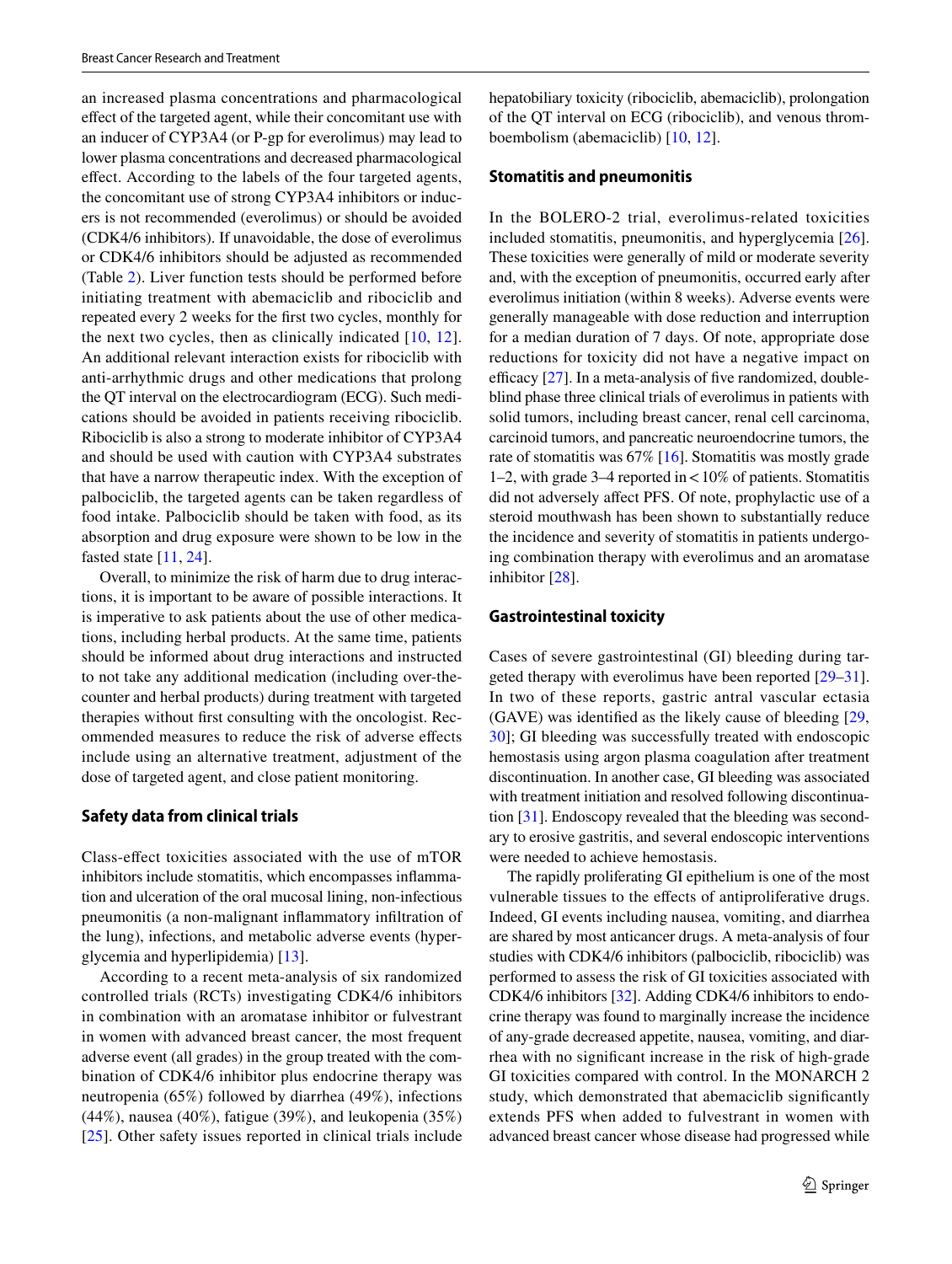| Targeted agent                   | Dosage                                                                                                                                                                                                                                                    | half-life<br>Mean<br>$\widehat{E}$ | Metabolism                                                                                                           | Interactions <sup>a</sup> and recommendations for concomitant<br>use                                                                                                                                                                                                                                                                                                                                                                                                                                                                                                                                                                                                                                                                                                                                                                                      |
|----------------------------------|-----------------------------------------------------------------------------------------------------------------------------------------------------------------------------------------------------------------------------------------------------------|------------------------------------|----------------------------------------------------------------------------------------------------------------------|-----------------------------------------------------------------------------------------------------------------------------------------------------------------------------------------------------------------------------------------------------------------------------------------------------------------------------------------------------------------------------------------------------------------------------------------------------------------------------------------------------------------------------------------------------------------------------------------------------------------------------------------------------------------------------------------------------------------------------------------------------------------------------------------------------------------------------------------------------------|
| Everolimus $[5, 21, 42]$         | combination with exemestane (25 mg once daily,<br>10 mg, once daily, orally with or without food, in<br>orally)                                                                                                                                           | $\approx 30$                       | Substrate of CYP3A4 and P-gp<br>· Inhibitor of CYP3A4 and P-gp                                                       | consider dose reduction of everolimus to 5 or 2.5 mg/<br>Moderate CYP3A4/P-gp inhibitors <sup>c</sup> : use caution and<br>Strong CYP3A4/P-gp inhibitors <sup>b,c</sup> : concomitant use<br>days 4 and 8 following start of inducer; if inducer is<br>discontinued, consider 3-5 days of washout, before<br>dose to 20 mg using ≤5 mg-increments applied on<br>avoided; if unavoidable, increase daily everolimus<br>out period of 2-3 days before returning to original<br>day; if inhibitor is discontinued, consider a wash-<br>Strong/moderate CYP3A4 inducers <sup>d</sup> should be<br>returning to the original everolimus dose<br>everolimus dosage<br>not recommended                                                                                                                                                                           |
| Palbociclib <sup>[11</sup> , 24] | 125 mg, once daily, orally with food, for 21 days fol-<br>lowed by 7 days off treatment, in combination with<br>or fulvestrant<br>15, 29 and<br>(500 mg, intramuscularly, on days 1,<br>letrozole (2.5 mg, once daily orally)<br>once monthly thereafter) | 28.8                               | · Weak, time-dependent inhibitor of CYP3A<br>Substrate of CYP3A and SULT2A1                                          | original dose of palbociclib after 3-5 half-lives of the<br>once daily; when inhibitor is discontinued, return to<br>Moderate/weak CYP3A inducers <sup>d</sup> : no dose adjust-<br>Moderate/weak CYP3A ihibitors <sup>c</sup> : no dose adjust-<br>Strong CYP3A inhibitors <sup>c</sup> should be avoided; if<br>unavoidable, reduce palbociclib dose to 75 mg<br>Strong CYP3A inducers <sup>d</sup> should be avoided<br>inhibitor<br>ments<br>ment                                                                                                                                                                                                                                                                                                                                                                                                     |
| Ribociclib <sup>[12,43]</sup>    | 21 days followed by 7 days off treatment, in combi-<br>nation with letrozole (2.5 mg once daily, orally) or<br>600 mg, once daily, orally with or without food, for<br>another AI                                                                         | 32.0                               | erate inhibitor at 400 mg-dose of CYP3A4<br>• Strong inhibitor at 600 mg-dose and mod-<br>$\bullet$ CYP3A4 substrate | • Caution recommended with CYP3A4 substrates with<br>Anti-arrhythmic drugs and other drugs that may prolong the $QT$ interval <sup>f</sup> on the ECG: should be avoided<br>CYP3A4 should be considered; if unavoidable, dose<br>• Moderate CYP3A4 inducers <sup>e</sup> may lead to decreased<br>Mild/moderate <sup>c</sup> CYP3A4 inhibitors: no dose adjust-<br>alternative medications with less potential to inhibit<br>· Strong CYP3A4 inhibitors <sup>b</sup> should be avoided, and<br>should be reduced to 400 or 200 mg, once daily; if<br>inhibitor is discontinued, return to original dose of<br>exposure, in particular in patients treated with the<br>Strong CYP3A4 inducers <sup>d</sup> should be avoided<br>ribociclib after 5 half-lives of the inhibitor<br>a narrow therapeutic index <sup>e</sup><br>400- and 200-mg doses<br>ment |

<span id="page-3-0"></span>and CDK4/6 inhibitors andian ر<br>م cokinetic drug interactions ŕ Table 1 Potential and kno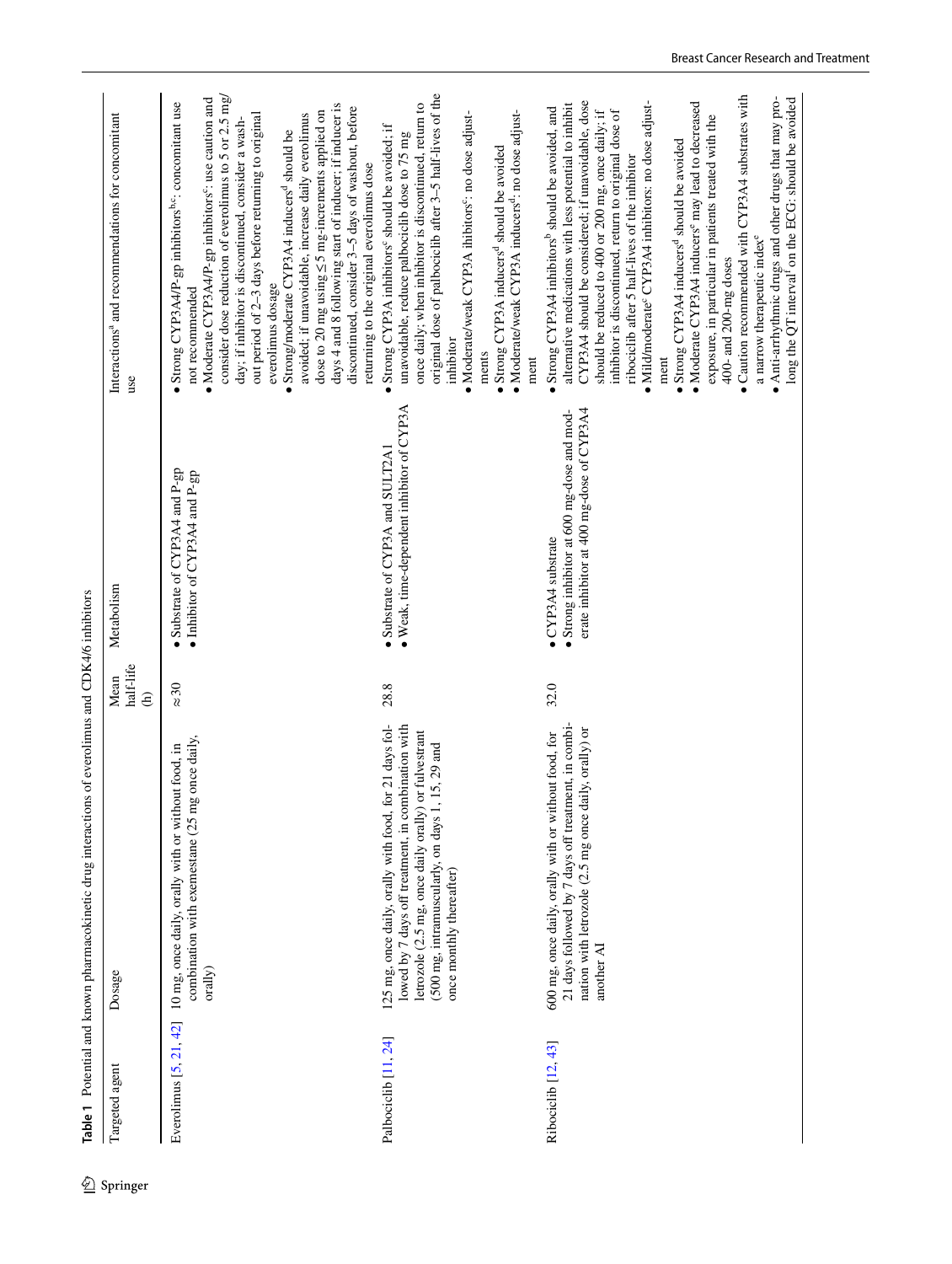| Table 1 (continued)                                                                                                 |                                                                                                                                                                                                                                                         |                        |                                                                                                   |                                                                                                                                                                                                                                                                                                                                                                                                                                                                                                                                                                                                                    |
|---------------------------------------------------------------------------------------------------------------------|---------------------------------------------------------------------------------------------------------------------------------------------------------------------------------------------------------------------------------------------------------|------------------------|---------------------------------------------------------------------------------------------------|--------------------------------------------------------------------------------------------------------------------------------------------------------------------------------------------------------------------------------------------------------------------------------------------------------------------------------------------------------------------------------------------------------------------------------------------------------------------------------------------------------------------------------------------------------------------------------------------------------------------|
| Targeted agent                                                                                                      | Dosage                                                                                                                                                                                                                                                  | half-life<br>Mean<br>Ê | Metabolism                                                                                        | Interactions <sup>4</sup> and recommendations for concomitant<br>use                                                                                                                                                                                                                                                                                                                                                                                                                                                                                                                                               |
| Abemaciclib <sup>[10]</sup>                                                                                         | • 200 mg twice daily, orally with or without food, as<br>in combination with an AI or fulvestrant at their<br>• 150 mg twice daily, orally with or without food,<br>recommended doses<br>monotherapy                                                    | 18.3                   | $\bullet$ CYP3A4 substrate                                                                        | 50 mg twice daily (or to 150, 100, and 50 mg twice<br>Strong CYP3A4 inhibitors <sup>c</sup> should be avoided; if<br>unavoidable, reduce abemaciclib dose to 100 or<br>Strong CYP3A4 inducers <sup>q</sup> should be avoided<br>daily, when used as monotherapy)                                                                                                                                                                                                                                                                                                                                                   |
| <sup>a</sup> Potential and/or proven interactions<br>fluconazole, imatinib, and verapamil<br>(Hypericum perforatum) | PP-gp inhibitors include, but are not limited to, atorvastatin, clarithromycin, cyclosporine, erythromycin, itraconazole, ketoconazole, quinidine, ritonavir, valspodar, and verapamil<br>eCYP3A4 substrates with a narrow therapeutic index include, I |                        | but are not limited to, alfentanil, cyclosporine, everolimus, fentanyl, sirolimus, and tacrolimus | <sup>d</sup> CYP3A4 inducers include, but are not limited to, carbamazepine, dexamethasone, efavirenz, enzalutamide, nevirapine, pentobarbital, phenobarbital, phenytoin, rifampin, and St. John's wort<br>Strong CYP3A4 inhibitors include, but are not limited to, clarithromycin, darunavir, indinavir, itraconazole, ketoconazole, nelfinavir, nefazodone, posaconazole, ritonavir, saquinavir, telithro-<br>mycin, voriconazole, grapefruit, and grapefruit juice; moderate inhibitors include, but are not limited to, amprenavir, cyclosporine (oral), diltiazem, dronedarone, erythromycin, fosamprenavir, |

Drugs that are known to prolong the QT interval on the ECG include, but are not limited to, bepridil, chloroquine, clarithromycin, halofantrine, haloperidol, methadone, moxifloxacin, pimozfDrugs that are known to prolong the QT interval on the ECG include, but are not limited to, bepridil, chloroquine, clarithromycin, halofantrine, haloperidol, methadone, moxifoxacin, pimozide, and intravenous ondansetron ide, and intravenous ondansetron

AI aromatase inhibitor, CYP cytochrome P450, ECG electrocardiogram,  $P-gp$  P-glycoprotein, SULT, sulfotransferase *P*-*gp* P-glycoprotein, *SULT*, sulfotransferase *AI* aromatase inhibitor, *CYP* cytochrome P450, *ECG* electrocardiogram, on endocrine therapy, the most common adverse events in the abemaciclib–fulvestrant versus fulvestrant alone arms were diarrhea (86.4% vs. 24.7%), neutropenia (46.0% vs. 4.0%), nausea (45.1% vs. 22.9%) and fatigue (39.9% vs. 26.9%) [\[6](#page-10-17)]. In most cases, diarrhea was efectively managed using supportive treatment, such as antidiarrheal medications and/or dose adjustments. Diarrhea was also the most frequent adverse event in the MONARCH-3 trial investigating abemaciclib plus a nonsteroidal aromatase inhibitor (NSAI) as initial therapy in postmenopausal women with advanced breast cancer [[3\]](#page-9-4). Diarrhea was reported by 81.3% of patients, but was mostly of grade 1 (44.6%). The most frequent grade 3 or 4 event was neutropenia (21.1% vs. 1.2% in the group with a NSAI alone), diarrhea (9.5% vs. 1.2%), and leukopenia (7.6% vs. 0.6%). Low-grade diarrhea was managed in most cases with conventional antidiarrheal medications and dose adjustment.

# **Neutropenia**

The frequencies of CDK4/6 inhibitor-related grade 3–4 neutropenia reported in RCTs were highest with palbociclib (54–66%, PALOMA-2 and 3 trials) and ribociclib (27–59%, MONALEESA-2 trial) and lowest with abemaciclib  $(21-27\%, MONARCH-2 \text{ and } 3)$  [\[1](#page-9-0)-[3,](#page-9-4) [6,](#page-10-17) [18,](#page-10-6) 33-[35](#page-11-9)]. According to a detailed safety analysis of the PALOMA-3 trial comparing fulvestrant plus palbociclib versus fulvestrant alone (median follow-up, 8.9 months), neutropenia was the most common grade 3 (55%) and 4 (10%) adverse event in patients receiving combination therapy [[18](#page-10-6)]. However, febrile neutropenia was reported only in 0.9% and 0.6% of patients treated with fulvestrant–palbociclib and fulvestrant alone, respectively. Dose modifcations for grade 3–4 neutropenia did not compromise PFS. The consequences of myelosuppression experienced during palbociclib treatment are diferent from those associated with chemotherapy-induced myeloablation [[18\]](#page-10-6). The neutropenia associated with CDK4/6 inhibitors is effectively and rapidly managed by dose delay, interruption, or reduction and without the use of granulocyte colony-stimulating factors (G-CSF). This suggests that mature white blood cells are present in the bone marrow and can rapidly enter the blood circulation when drug levels decrease [[18\]](#page-10-6). In contrast, chemotherapy results in the destruction of progenitor cells leading to more persistent and severe neutropenia.

# **Elevation of liver enzymes**

The CDK4/6 inhibitors, ribociclib and abemaciclib, have been associated with hepatobiliary toxicity [[3,](#page-9-4) [4,](#page-9-2) [34](#page-11-10), [35](#page-11-9)]. In the MONALEESA-2 study, grade 3 or 4 elevations in alanine and aspartate aminotransferase levels were reported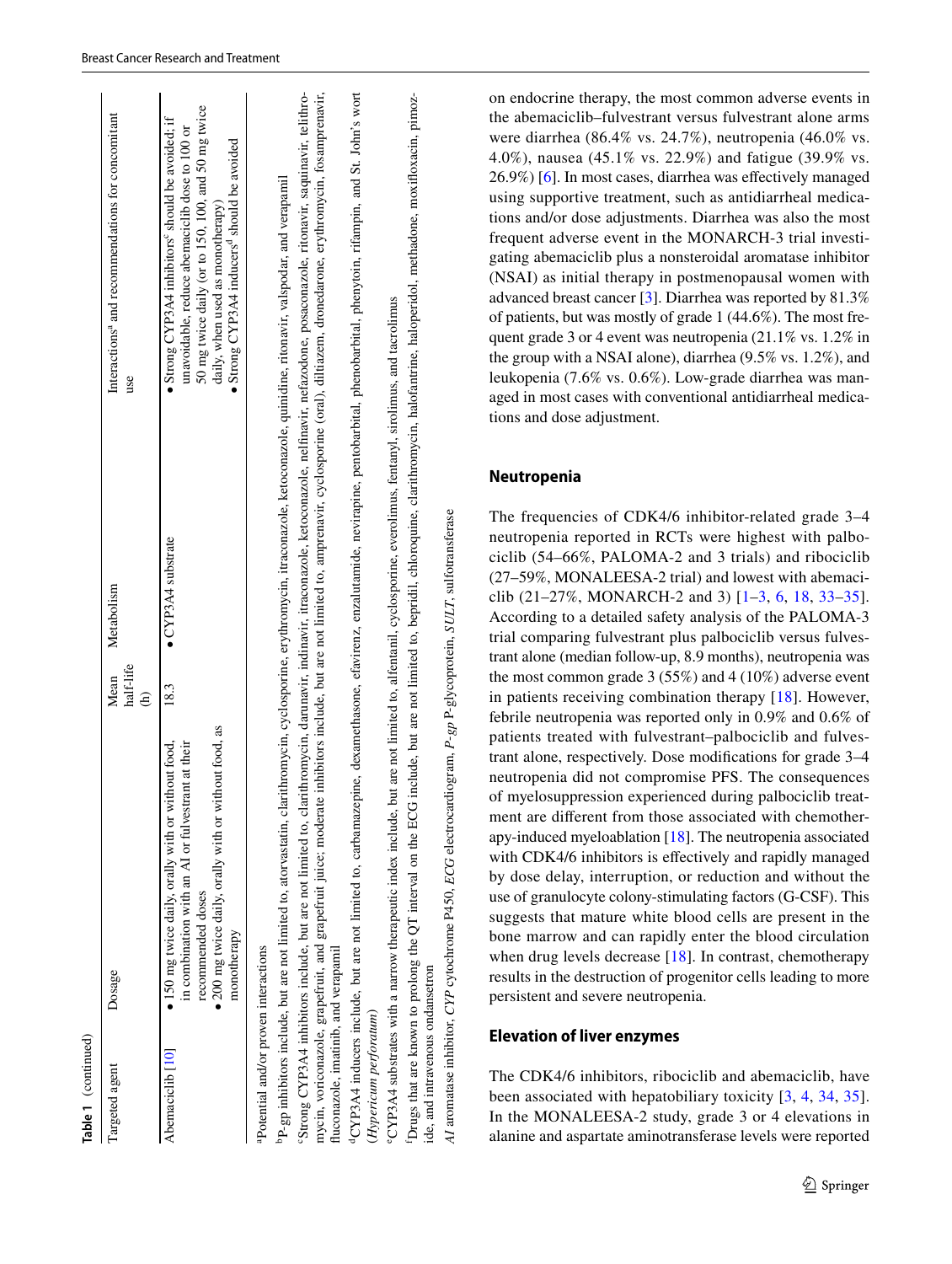<span id="page-5-0"></span>**Table 2** Dose modifcations recommended for the management of adverse reactions associated with targeted therapies Agent Starting dose First reduction Second reduction Third reduction Everolimus 10 mg once daily 5 mg once daily Not applicable Not applicable Palbociclib 125 mg once daily 100 mg once daily 75 mg once daily Not applicable Ribociclib 600 mg once daily 400 mg once daily 200 mg once daily Not applicable Abemaciclib Combination therapy 150 mg twice daily 100 mg twice daily 50 mg twice daily Not applicable Monotherapy 200 mg twice daily 150 mg twice daily 100 mg twice daily 50 mg twice daily

in 9.3% and 5.7%, respectively, of patients receiving ribociclib plus letrozole versus letrozole alone and have also been observed with other CDK4/6 inhibitors in combination with aromatase inhibitors. Most cases of liver-enzyme elevation were asymptomatic and reversed by dose adjustment. A detailed analysis of the safety and health-related quality of life from the MONALEESA-2 trial confrmed that hepatobiliary toxicity was more common in patients treated with ribociclib plus letrozole than in those treated with letrozole alone, with the onset of such events more common during the frst 12 months of treatment (21.3% vs. 9.5% for ribociclib plus letrozole vs. letrozole alone) [\[34](#page-11-10)].

Abemaciclib was also associated with a higher rate of hepatic transaminase elevations in the abemaciclib arm of the MONARCH-3 trial [\[3](#page-9-4)]. These were generally manageable with dose reduction or dose omission and were resolved with drug discontinuation.

## **QTc prolongation**

Some drugs can cause a delay in cardiac repolarization, measured as prolongation of the QT interval on ECG. Delay in cardiac repolarization can increase the risk of cardiac arrhythmias, most notably torsades de pointes [\[3](#page-9-4)]. In the MONALEESA-2 trial comparing ribociclib combined with letrozole versus letrozole alone for frst-line treatment of postmenopausal women with advanced breast cancer, the most frequent adverse event in the ribociclib arm was neutropenia (74.3% vs. 5.2% in the letrozole alone arm), followed by nausea (51.5% vs. 28.5%), infections (50.3% vs. 42.4%), fatigue (36.5% vs. 30.0%), and diarrhea (35.0% vs. 22.1%) [\[33](#page-11-8)]. These events were mostly grade 1 or 2. An increase of more than 60 ms from baseline in the QTcF (QT corrected by Fridericia) interval occurred in nine patients (2.7%) in the ribociclib group and in no patients in the placebo group. In the second interim analysis of the MONALEESA-2 trial (at a median follow-up of 26.4 months), safety results were comparable with those reported in the frst analysis [[4](#page-9-2)].  $A > 60$  ms prolongation from baseline in the QT interval occurred in ten patients (3.0%) in the ribociclib plus letrozole group and one patient (0.3%) in the letrozole group. A total of 12 (3.6%) patients receiving ribociclib plus letrozole had at least one QT of  $>480$  ms versus two patients (0.6%) in the control arm; in the ribociclib plus letrozole group, 11 of these patients had been reported at the time of the frst analysis. Two of the 12 patients in the ribociclib plus letrozole group had received a concomitant prohibited medication with a known risk to prolong QT; three of the 12 patients had dose interruption, but this was due to QT prolongation only in 1 patient. No arrhythmia (torsades de pointes) was reported in the ribociclib group. Together these fndings confrm that ECG changes observed with targeted therapies are mostly asymptomatic and that QT prolongations are managed effectively by adjusting the ribociclib dose.

#### **Clinical management of toxicities**

Dose adjustments and/or temporary interruption due to adverse reactions are recommended for all targeted agents based on individual safety and tolerability [[9–](#page-10-1)[12\]](#page-10-3). Table [2](#page-5-0) shows the dose modifcations recommended in the labels of everolimus, palbociclib, ribociclib, and abemaciclib. Of note, the labels state that if further dose reduction is required below the lowest dose indicated, treatment should be permanently discontinued. Overall, dose adjustment is usually not required for adverse reactions of grade 1, while treatment should be discontinued when the adverse reactions are grade 4. For grade 2 and 3 adverse reactions, temporary treatment interruption should be considered until symptoms improve to grade  $\leq$  1. When this improvement is achieved, treatment should be resumed at the next lower dose. For example, in patients developing grade 2 everolimus-related non-infectious pneumonitis, everolimus should be interrupted until symptoms improve to grade  $\leq 1$ ; treatment should be reinitiated at 5 mg daily. If symptoms fail to improve within 4 weeks, treatment should be permanently discontinued. The same is recommended for grade 3 non-infectious pneumonitis; in this case, if toxicity recurs at grade 3 after resuming treatment at 5 mg daily, everolimus should be permanently discontinued. If patients develop grade 2 stomatitis, everolimus should be interrupted until recovery to grade  $\leq 1$  and reinitiated at the same dose; if stomatitis recurs at grade 2, treatment should be interrupted until recovery to grade  $\leq 1$ and reinitiated at 5 mg daily. In the case of grade 3 stomatitis, everolimus should be interrupted until recovery to grade  $\leq 1$  and resumed at 5 mg daily. The approach to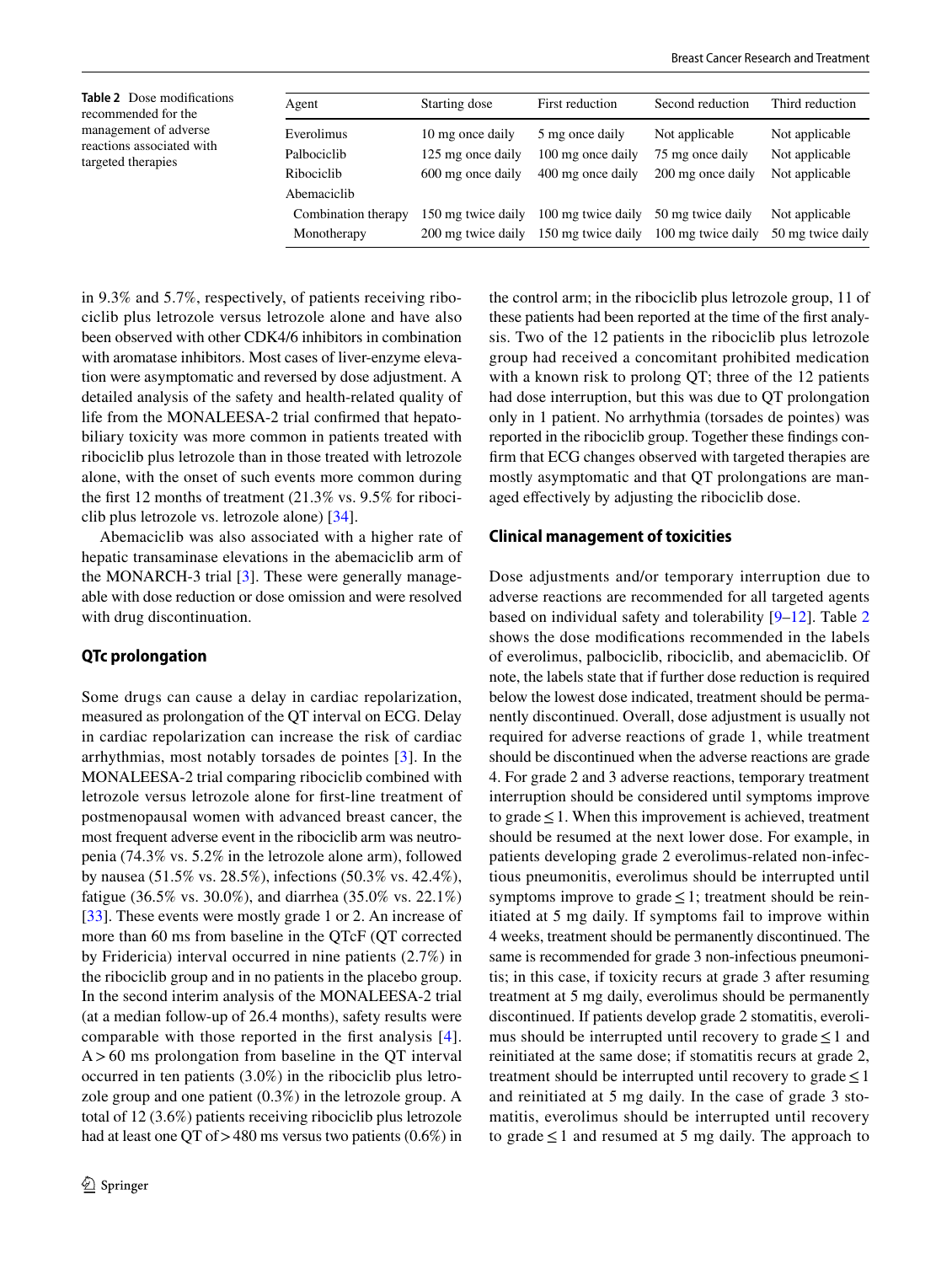management of other relevant safety issues related to targeted therapies is discussed in detail below.

# **Management of neutropenia and prevention of infections**

Neutropenia induced by CDK4/6 inhibitors is reversible and can be readily managed by dose interruption or modifcation without compromising treatment efficacy. The propensity to develop higher-grade neutropenia during treatment with CD4/6 inhibitors can generally be recognized within the first months of treatment  $[18]$  $[18]$  $[18]$ . Appropriately tailored dose adjustments should be promptly implemented to reduce the risk of recurrent episodes of severe neutropenia and/or febrile neutropenia  $[18]$  $[18]$ . It is, therefore, important to monitor absolute neutrophil counts early during treatment so that timely dose adjustments can be implemented in patients experiencing grade 3–4 neutropenia.

Figure [1](#page-6-0) shows the recommended algorithm for the management of neutropenia associated with palbociclib, ribociclib, and abemaciclib [[10–](#page-10-2)[12](#page-10-3)]. Options for management of neutropenia and infections include dose reduction or drug interruption. Patients who develop grade 2 neutropenia during treatment have an increased risk of developing highergrade neutropenia and febrile neutropenia. They should, therefore, be closely monitored (complete blood count) throughout treatment with CDK4/6 inhibitors. As for infections secondary to neutropenia, antibacterial prophylaxis should be administered only if grade 4 neutropenia persists for>7 days and particularly in the presence of mucositis. Vaccination against *Streptococcus pneumoniae* before initiating therapy and annual infuenza vaccination is recommended for all patients. The American Society of Clinical Oncology (ASCO) guidelines recommend hepatitis B virus (HBV) screening in all cancer patients treated with conventional chemotherapy or targeted therapies [\[36](#page-11-11)]. Based on the serological profle of HBV infection, a diferent therapeutic strategy will be needed (i.e., treatment or prevention of viral reactivation) [[37](#page-11-12)].

## **Management of diarrhea, nausea, and vomiting**

In the absence of signs of infection, diarrhea should generally be managed using non-pharmacologic interventions, including hydration, appropriate diet, and avoidance of

<span id="page-6-0"></span>**Fig. 1** Management of

CDK4/6-related neutropenia as recommended in the labels of palbociclib, ribociclib, and abemaciclib. For the recommended dose adjustments, please refer to Table [2](#page-5-0). *ANC* absolute neutrophil count, *CBC* complete blood count. \*The label of abemaciclib does not diferentiate between grade 3 neutropenia with or without fever > 38.5  $\degree$ C and/or infection. Reproduced with permission from Spring et al. [\[17\]](#page-10-18)

#### **Frequency of CBC monitoring**

Palbociclib: Prior to the start of each cycle, on day 14 of the first two cycles, and as clinically indicated. Ribociclib: Prior to the start of each cycle, on day 14 of the first two cycles, at the beginning of each of the subsequent 4 cycles, and as clinically indicated.

Abemaciclib: Prior to the start of therapy, every 2 weeks for the first 2 months, monthly for the next 2 months, and as clinically indicated.

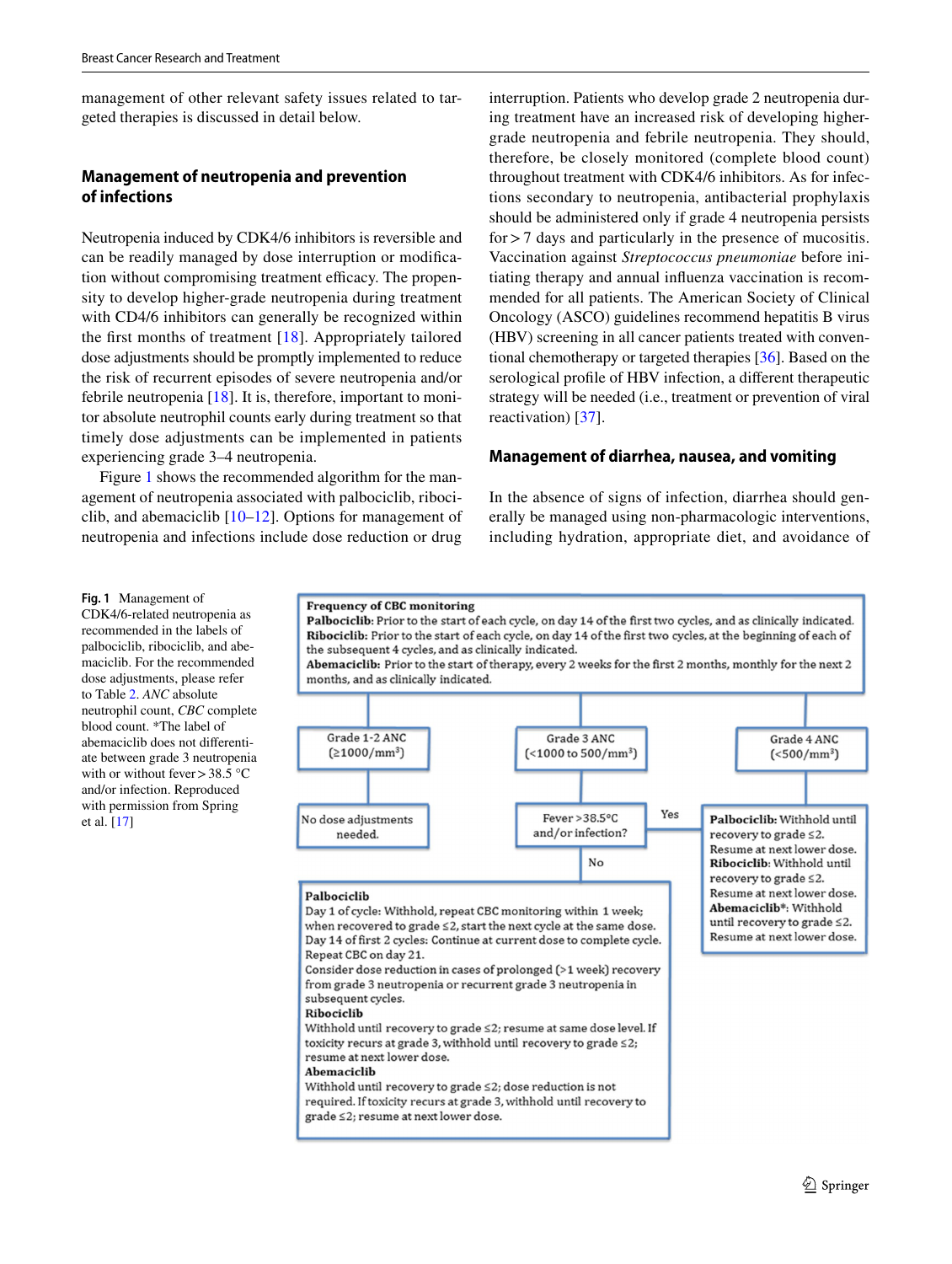diarrhea-inducing agents. However, in the case of abemaciclib, the Summary of Product Characteristics directs that treatment with antidiarrheal agents, such as lopera-mide, should be started at the first sign of loose stools [\[10](#page-10-2)]. Recurrent or high-grade diarrhea requires dose reduction. Antidiarrheal medication (loperamide) can also be used. Nausea and vomiting should be treated with antiemetics, including metoclopramide, prochlorperazine, haloperidol, or serotonin-receptor antagonists as needed. Caution should be taken when prescribing symptomatic therapies because of potential drug interactions (Table [1\)](#page-3-0). Particular attention is needed with the concomitant administration of ribociclib with antiemetics (e.g., intravenous ondansetron, dolasetron, metoclopramide, diphenhydramine, haloperidol) because of the risk of QT interval prolongation [\[38](#page-11-13), [39\]](#page-11-14). With regards to palbociclib, rabeprazole (a proton pump inhibitor) decreases its serum concentration and H2-receptor antagonists or locally acting antacids should be used for the management of nausea. Dexamethasone and aprepitant may, respectively, decrease or increase serum levels of palbociclib; possible alternatives are metoclopramide and domperidone [\[32](#page-11-5)].

## **QT interval prolongation**

Prolongation of the QT interval has been frequently associated with cancer therapies, with or without targeted agents [[40\]](#page-11-15). Substantial prolongation of  $QT$  ( $>$  500 ms) is more frequent with targeted therapies [\[40](#page-11-15)]. Of note, the incidence of major arrhythmias and myocardial infarction caused by therapy-related QT prolongation is very low [\[40](#page-11-15)]. Patients at risk of QT prolongation or with QT prolongation before or during cancer therapy should be assessed as outlined in Fig. [2](#page-8-0) [\[40](#page-11-15)]. In cancer patients, altered electrolyte levels (hypokalemia, hypocalcemia, and hypomagnesemia) are often due to reduced electrolyte intake, diarrhea, vomiting, fever with sweating, use of laxatives, and therapy with steroids. Furthermore, the use of drugs with potentially synergic efects on QT prolongation (Table [1](#page-3-0)) and structural cardiomyopathy can also contribute to QT prolongation. A cardiologist should be consulted in the following cases: QT prolongation>500 ms; prolonged QT during treatment and presence of symptoms of heart disease; history of arrhythmias; history of presyncope or syncope with a likely cardiac origin; prolonged QT and bradycardia < 60 bpm (these patients should undergo ECG monitoring in a cardiology unit).

When initiating treatment with ribociclib, the following points should be kept in mind:  $(1)$  QT > 500 ms, severe arrhythmias, or sudden cardiac death related to targeted therapies are very rare; (2) At the frst manifestation of QT prolongation, a manual measurement should be performed; (3) If prolonged QT is confrmed, reversible electrolyte alterations should be excluded; (4) Treatment with ribociclib can be initiated in patients with  $QT < 450$  ms; (5) Avoid concomitant administration of drugs that can prolong the QT; (6) ECG should be measured at baseline, 14 days from the beginning of treatment, and at the beginning of the second cycle of treatment; (7) Electrolyte levels should be measured before initiating treatment and if there is an indication for additional monitoring.

#### **Treatment of elderly and frail patients**

A signifcant proportion of patients with breast cancer are aged≥65 years. Management of toxicities related to targeted therapies may be particularly challenging in this age group because of the presence of comorbidities and frailty. Due to the frequent use of polytherapy by older patients, the management of drug interactions may be particularly complex. Older patients are generally underrepresented in oncology clinical trials, including those that have investigated targeted therapies for HR-positive, HER2-negative metastatic breast cancer [\[41](#page-11-16)]. Subgroup analyses and a recent systematic review have shown that adding everolimus or a CDK4/6 inhibitor to endocrine therapy is, however, a feasible strategy in patients aged≥65 years, resulting in improved survival, response rates, and clinical beneft [\[19,](#page-10-8) [27,](#page-11-0) [41\]](#page-11-16). In these analyses, the safety profle of everolimus and CDK4/6 inhibitors was consistent with that observed for the overall study population [[41](#page-11-16)]. As a consequence, according to the prescribing information, there is no need for dose adjustments of everolimus and CDK4/6 inhibitors in patients aged $\geq$  65 years, based exclusively on age [\[9](#page-10-1)[–12](#page-10-3)]. Subgroup analyses have also shown that the toxicities induced by targeted therapies in older patients were efectively managed by dose interruptions or reductions, as in the overall population [[19](#page-10-8)].

Based on published evidence, current guidelines, and personal experience, we strongly recommend initiating targeted therapy with CDK4/6 inhibitors in elderly patients at the full licensed dose. Close monitoring to ensure the early detection of adverse events is highly recommended, as toxicities may rapidly worsen in older individuals. Currently, no data are available regarding the use of CDK 4/6 inhibitors in patients with organ dysfunction; these patients should be managed as recommended in the labels of the various targeted agents.

## **Conclusions**

The addition of targeted agents, everolimus, or CDK4/6 inhibitors to endocrine therapy has considerably improved the outcomes of patients with metastatic HR-positive, HER2-negative breast cancer. This strategy is, however, associated with an increased risk of class-specifc toxicities that are potentially serious. Most adverse events associated with targeted therapies have an early onset and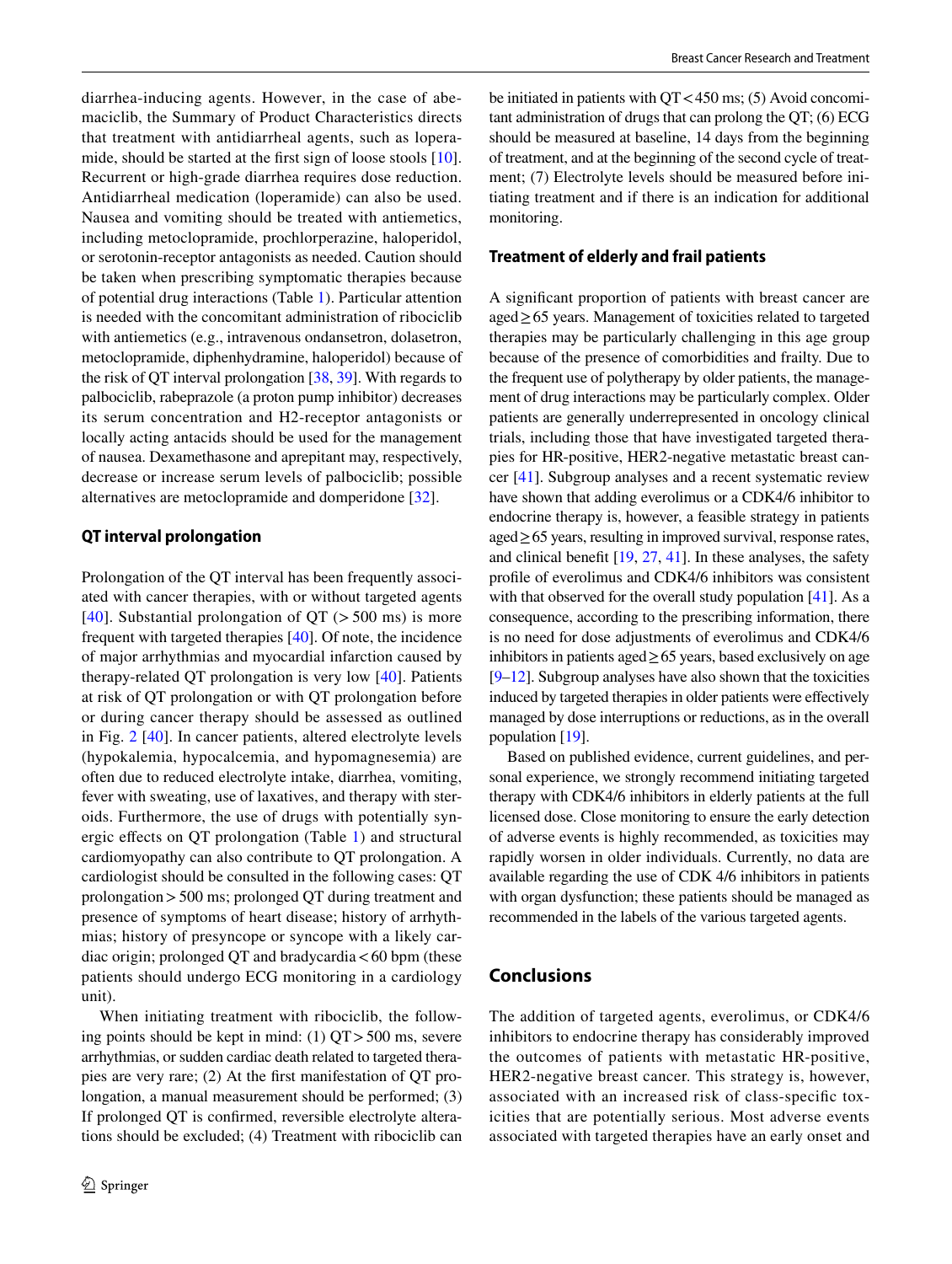

<span id="page-8-0"></span>**Fig. 2** Assessment of patients at risk of QTc prolongation or with QTc prolongation before or during cancer treatment. Reproduced with permission from Porta-Sanchez et al. [[40](#page-11-15)]

can generally be readily managed by dose adjustments and temporary interruptions (Box [1\)](#page-8-1). Early treatment of adverse events is crucial. In clinical practice, the optimal implementation of targeted therapies will require a multidisciplinary effort, the ability to stratify patients according to the risk of adverse events, treatment individualization, and close patient monitoring. Eforts aimed at increasing patient awareness of treatment-related toxicities will also be required.

# <span id="page-8-1"></span>**Box 1 Summary of main recommendations for management of toxicities associated with targeted therapies**

- Where possible, strategies to prevent expected adverse events should be considered (e.g., prophylactic use of steroid mouthwashes to prevent stomatitis; vaccinations to prevent common infections).
- Early management of toxicities is very important, and thus the prompt recognition of signs and symptoms is crucial. Patients should be informed about treatmentrelated toxicities.
- Dose reductions for grade 2–3 adverse events are feasible in many instances, with no detrimental efect on efficacy. Grade 1 toxicities usually do not require dose modifcations, while grade 4 toxicities should prompt permanent treatment discontinuation.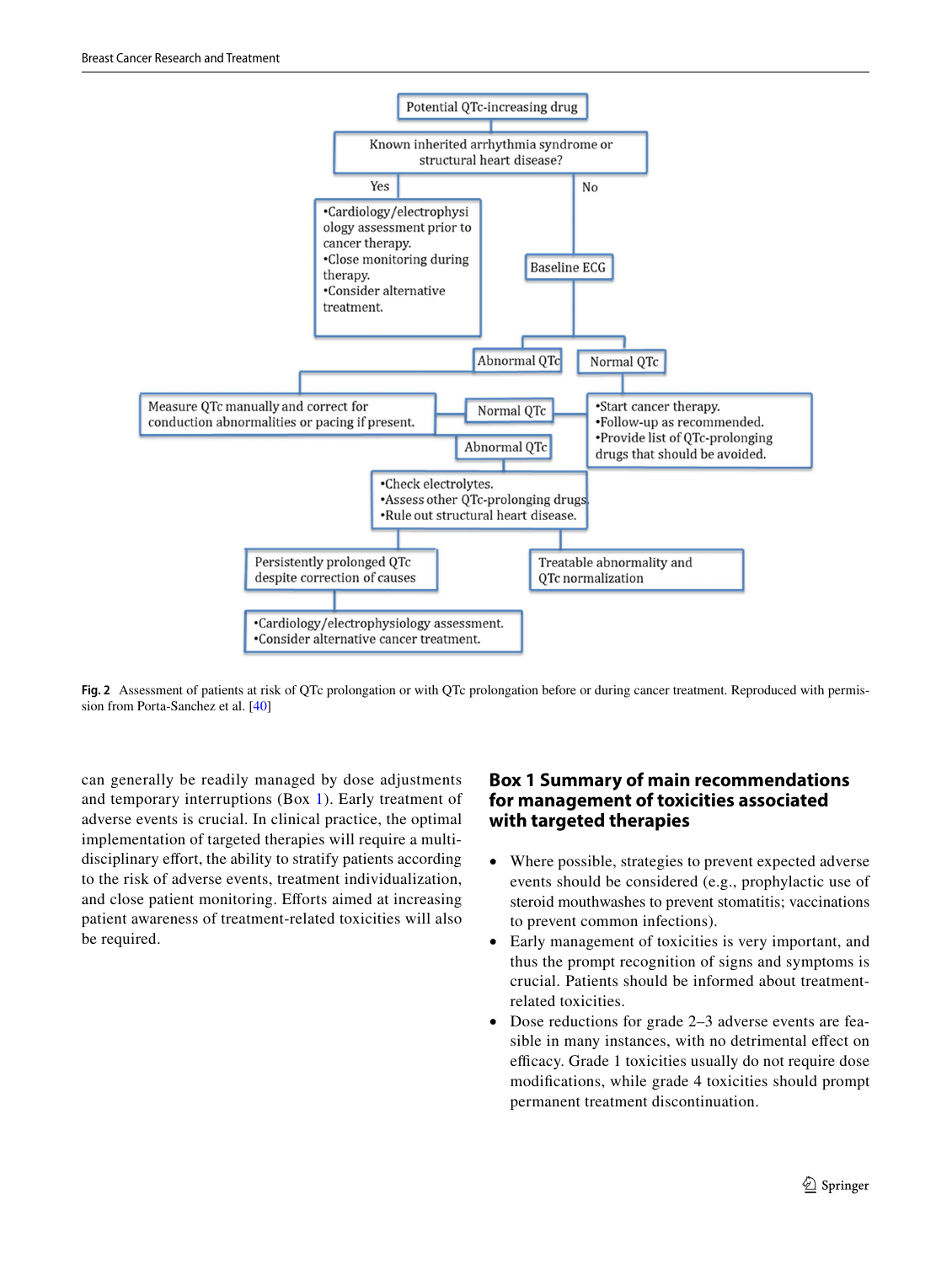- Careful consideration of drug interactions (CYP3A4 inhibitors/inducers, as well as QT-prolonging drugs) is required when prescribing medications for the treatment of adverse events.
- The co-administration of strong inhibitors or inducers of CYP3A4 with everolimus and CDK4/6 inhibitors should be avoided. Alternative medications should be given (e.g., metoclopramide and domperidone as antiemetics; loperamide as antidiarrheal agent).
- Neutropenia induced by CDK4/6 inhibitors is reversible and can be readily managed by dose interruption or modification without compromising treatment efficacy, as described in the drug labels.
- Antidiarrheal agents, such as loperamide, should be started at the frst sign of loose stools with abemaciclib; otherwise, diarrhea induced by CDK4/6 inhibitors should initially be treated with non-pharmacologic interventions; antiemetics can be used for nausea and vomiting, after evaluation of possible drug interactions.
- Liver function tests should be performed before initiating treatment with abemaciclib and ribociclib and liver function monitored throughout treatment.
- QT interval prolongation has been associated with targeted therapies; however, major arrhythmias and myocardial infarction have been rarely reported.
- Patients should be seen by a cardiologist when: QT prolongation is>500 ms; prolonged QT during treatment and presence of symptoms of heart disease; history of arrhythmias; history of presyncope or syncope with a likely cardiac origin; prolonged QT and bradycar $dia < 60$  bpm.
- Older patients ( $\geq 65$  years) can be treated with targeted therapies; the profle of adverse events is similar to that of younger patients. No dose adjustments are required based solely on age.
- Drug interactions need particular consideration in older patients on polytherapy.

**Acknowledgements** We wish to thank Dr. Monica Perez Gila (Clinical Research Coordinator—Oncologia Medica A.S.S.T. Monza—San Gerardo) for her assistance to the HERMIONE network. We also thank Health Publishing & Services who provided editorial assistance prior to submission.

List of the 20 oncologists from the HERMIONE network who contributed their clinical experience: Laura Amaducci—Faenza; Francesco Atzori—Cagliari; Livio Blasi—Palermo; Chiara Butti—Gallarate (MI); Elena Collovà—Legnano (MI); Enrico De Conciliis—Asti; Alessandra Fabi—Roma; Antonio Febbraro—Benevento; Ornella Garrone— Cuneo; Lorenzo Gianni—Rimini; Francesco Giotta—Bari; Nicla La Verde—Milano; Andrea Michelotti—Pisa; Raffaella Palumbo—Pavia; Ida Paris—Roma; Mirco Pistelli—Ancona; Laura Pizzuti- Roma; Daniela Rubino—Bologna; Maria Rosaria Valerio—Palermo; Fable Zustovich—Belluno.

**Author contributions** MEC Conception/design. RD, CG, PI, AE, MU, MEC Provision of study material or patients. RD, CG, PI, AE, MU, MEC Collection and/or assembly of data. MEC, RD, MU Data analysis and interpretation. MEC Manuscript writing. RD, CG, PI, AE, MU Final approval of manuscript

**Funding** Novartis Farma Italy provided fnancial support for editorial assistance. No Grant number applicable.

# **Compliance with ethical standards**

**Ethical approval** This article does not contain any studies with human participants or animals performed by any of the authors.

**Conflict of interest** The authors declare that they have no confict of interest.

**Open Access** This article is distributed under the terms of the Creative Commons Attribution 4.0 International License ([http://creativeco](http://creativecommons.org/licenses/by/4.0/) [mmons.org/licenses/by/4.0/](http://creativecommons.org/licenses/by/4.0/)), which permits unrestricted use, distribution, and reproduction in any medium, provided you give appropriate credit to the original author(s) and the source, provide a link to the Creative Commons license, and indicate if changes were made.

# **References**

- <span id="page-9-0"></span>1. Cristofanilli M, Turner NC, Bondarenko I, Ro J, Im SA, Masuda N, Colleoni M, DeMichele A, Loi S, Verma S, Iwata H, Harbeck N, Zhang K, Theall KP, Jiang Y, Bartlett CH, Koehler M, Slamon D (2016) Fulvestrant plus palbociclib versus fulvestrant plus placebo for treatment of hormone-receptor-positive, HER2 negative metastatic breast cancer that progressed on previous endocrine therapy (PALOMA-3): fnal analysis of the multicentre, double-blind, phase 3 randomised controlled trial. Lancet Oncol 17(4):425–439. [https://doi.org/10.1016/S1470-2045\(15\)00613-0](https://doi.org/10.1016/S1470-2045(15)00613-0)
- <span id="page-9-1"></span>2. Finn RS, Martin M, Rugo HS, Jones S, Im SA, Gelmon K, Harbeck N, Lipatov ON, Walshe JM, Moulder S, Gauthier E, Lu DR, Randolph S, Dieras V, Slamon DJ (2016) Palbociclib and letrozole in advanced breast cancer. N Engl J Med 375(20):1925–1936. <https://doi.org/10.1056/NEJMoa1607303>
- <span id="page-9-4"></span>3. Goetz MP, Toi M, Campone M, Sohn J, Paluch-Shimon S, Huober J, Park IH, Tredan O, Chen SC, Manso L, Freedman OC, Garnica Jalife G, Forrester T, Frenzel M, Barriga S, Smith IC, Bourayou N, Di Leo A (2017) MONARCH 3: abemaciclib as initial therapy for advanced breast cancer. J Clin Oncol 35(32):3638–3646. [https](https://doi.org/10.1200/JCO.2017.75.6155) [://doi.org/10.1200/JCO.2017.75.6155](https://doi.org/10.1200/JCO.2017.75.6155)
- <span id="page-9-2"></span>4. Hortobagyi GN, Stemmer SM, Burris HA, Yap YS, Sonke GS, Paluch-Shimon S, Campone M, Petrakova K, Blackwell KL, Winer EP, Janni W, Verma S, Conte P, Arteaga CL, Cameron DA, Mondal S, Su F, Miller M, Elmeliegy M, Germa C, O'Shaughnessy J (2018) Updated results from MONALEESA-2, a phase III trial of frst-line ribociclib plus letrozole versus placebo plus letrozole in hormone receptor-positive, HER2-negative advanced breast cancer. Ann Oncol 29(7):1541–1547. [https://doi.](https://doi.org/10.1093/annonc/mdy155) [org/10.1093/annonc/mdy155](https://doi.org/10.1093/annonc/mdy155)
- <span id="page-9-3"></span>5. Royce M, Bachelot T, Villanueva C, Ozguroglu M, Azevedo SJ, Cruz FM, Debled M, Hegg R, Toyama T, Falkson C, Jeong J, Srimuninnimit V, Gradishar WJ, Arce C, Ridolf A, Lin C, Cardoso F (2018) Everolimus plus endocrine therapy for postmenopausal women with estrogen receptor-positive, human epidermal growth factor receptor 2-negative advanced breast cancer: a clinical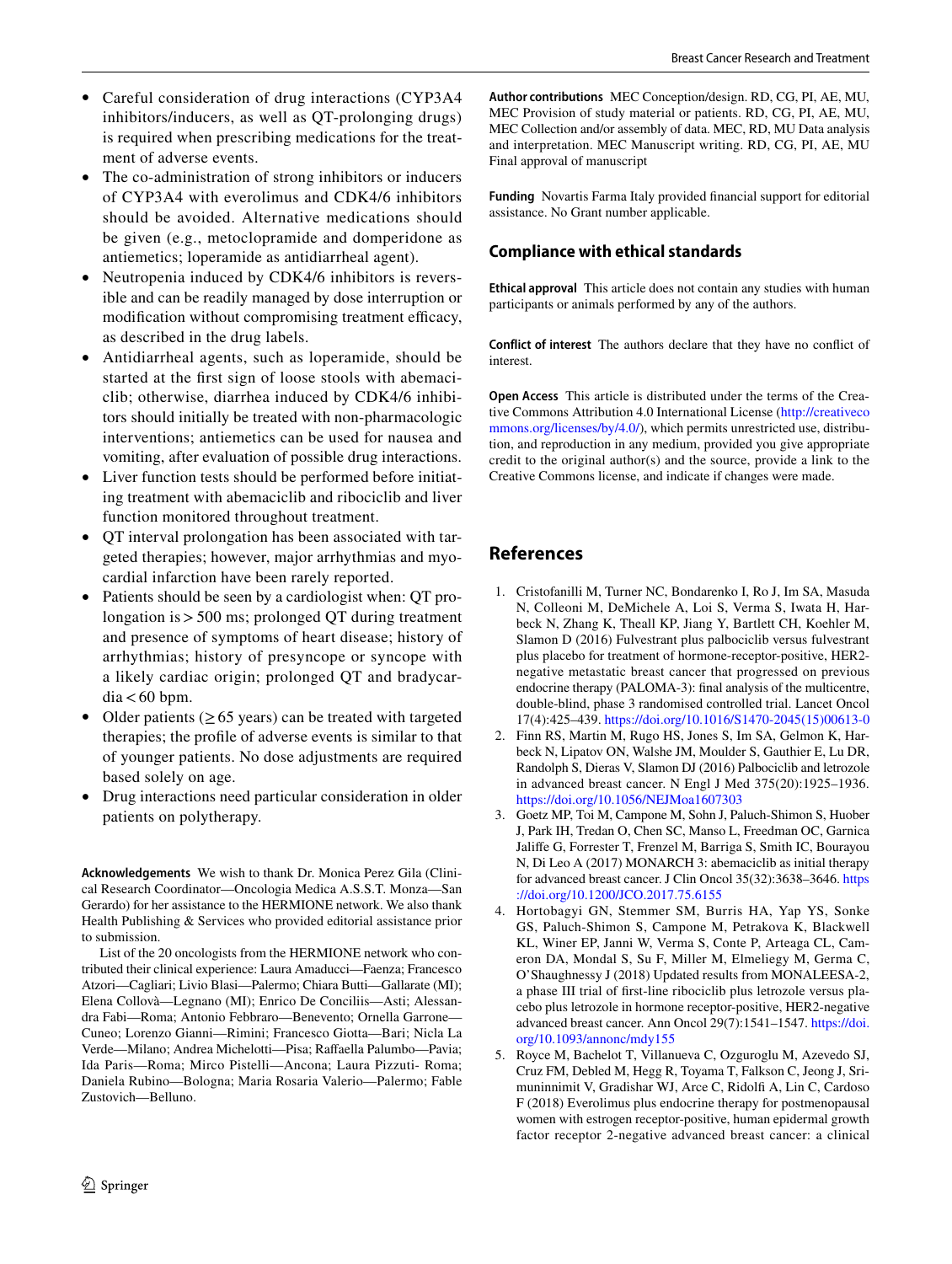trial. JAMA Oncol 4(7):977–984. [https://doi.org/10.1001/jamao](https://doi.org/10.1001/jamaoncol.2018.0060) [ncol.2018.0060](https://doi.org/10.1001/jamaoncol.2018.0060)

- <span id="page-10-17"></span>6. Sledge GW Jr, Toi M, Neven P, Sohn J, Inoue K, Pivot X, Burdaeva O, Okera M, Masuda N, Kaufman PA, Koh H, Grischke EM, Frenzel M, Lin Y, Barriga S, Smith IC, Bourayou N, Llombart-Cussac A (2017) MONARCH 2: abemaciclib in combination with fulvestrant in women with HR+/HER2- advanced breast cancer who had progressed while receiving endocrine therapy. J Clin Oncol 35(25):2875–2884. [https://doi.org/10.1200/](https://doi.org/10.1200/JCO.2017.73.7585) [JCO.2017.73.7585](https://doi.org/10.1200/JCO.2017.73.7585)
- <span id="page-10-4"></span>7. Tripathy D, Im SA, Colleoni M, Franke F, Bardia A, Harbeck N, Hurvitz SA, Chow L, Sohn J, Lee KS, Campos-Gomez S, Villanueva Vazquez R, Jung KH, Babu KG, Wheatley-Price P, De Laurentiis M, Im YH, Kuemmel S, El-Saghir N, Liu MC, Carlson G, Hughes G, Diaz-Padilla I, Germa C, Hirawat S, Lu YS (2018) Ribociclib plus endocrine therapy for premenopausal women with hormone-receptor-positive, advanced breast cancer (MONALEESA-7): a randomised phase 3 trial. Lancet Oncol 19(7):904–915. [https://doi.org/10.1016/S1470-2045\(18\)30292-4](https://doi.org/10.1016/S1470-2045(18)30292-4)
- <span id="page-10-0"></span>8. Yardley DA, Noguchi S, Pritchard KI, Burris HA 3rd, Baselga J, Gnant M, Hortobagyi GN, Campone M, Pistilli B, Piccart M, Melichar B, Petrakova K, Arena FP, Erdkamp F, Harb WA, Feng W, Cahana A, Taran T, Lebwohl D, Rugo HS (2013) Everolimus plus exemestane in postmenopausal patients with  $HR(+)$  breast cancer: BOLERO-2 fnal progression-free survival analysis. Adv Ther 30(10):870–884.<https://doi.org/10.1007/s12325-013-0060-1>
- <span id="page-10-1"></span>9. Everolimus summary of product characteristics. [http://www.ema.](http://www.ema.europa.eu/docs/en_GB/document_library/EPAR_-_Product_Information/human/001038/WC500022814.pdf) [europa.eu/docs/en\\_GB/document\\_library/EPAR\\_-\\_Product\\_Infor](http://www.ema.europa.eu/docs/en_GB/document_library/EPAR_-_Product_Information/human/001038/WC500022814.pdf) [mation/human/001038/WC500022814.pdf](http://www.ema.europa.eu/docs/en_GB/document_library/EPAR_-_Product_Information/human/001038/WC500022814.pdf). Accessed 31 Aug 2018
- <span id="page-10-2"></span>10. Abemaciclib summary of product characteristics. [https://www.](https://www.accessdata.fda.gov/drugsatfda_docs/label/2018/208855s000lbl.pdf) [accessdata.fda.gov/drugsatfda\\_docs/label/2018/208855s000lbl.](https://www.accessdata.fda.gov/drugsatfda_docs/label/2018/208855s000lbl.pdf) [pdf](https://www.accessdata.fda.gov/drugsatfda_docs/label/2018/208855s000lbl.pdf). Accessed 31 Aug 2018
- <span id="page-10-12"></span>11. Palbociclib summary of product characteristics. [http://www.ema.](http://www.ema.europa.eu/docs/en_GB/document_library/EPAR_-_Product_Information/human/003853/WC500217196.pdf) [europa.eu/docs/en\\_GB/document\\_library/EPAR\\_-\\_Product\\_Infor](http://www.ema.europa.eu/docs/en_GB/document_library/EPAR_-_Product_Information/human/003853/WC500217196.pdf) [mation/human/003853/WC500217196.pdf](http://www.ema.europa.eu/docs/en_GB/document_library/EPAR_-_Product_Information/human/003853/WC500217196.pdf). Accessed 31 Aug 2018
- <span id="page-10-3"></span>12. Ribociclib summary of product characteristics. [http://www.ema.](http://www.ema.europa.eu/docs/en_GB/document_library/EPAR_-_Product_Information/human/004213/WC500233997.pdf) [europa.eu/docs/en\\_GB/document\\_library/EPAR\\_-\\_Product\\_Infor](http://www.ema.europa.eu/docs/en_GB/document_library/EPAR_-_Product_Information/human/004213/WC500233997.pdf) [mation/human/004213/WC500233997.pdf](http://www.ema.europa.eu/docs/en_GB/document_library/EPAR_-_Product_Information/human/004213/WC500233997.pdf). Accessed 31 Aug 2018
- <span id="page-10-5"></span>13. Aapro M, Andre F, Blackwell K, Calvo E, Jahanzeb M, Papazisis K, Porta C, Pritchard K, Ravaud A (2014) Adverse event management in patients with advanced cancer receiving oral everolimus: focus on breast cancer. Ann Oncol 25(4):763–773. [https://doi.](https://doi.org/10.1093/annonc/mdu021) [org/10.1093/annonc/mdu021](https://doi.org/10.1093/annonc/mdu021)
- <span id="page-10-7"></span>14. Cazzaniga ME, Airoldi M, Arcangeli V, Artale S, Atzori F, Ballerio A, Bianchi GV, Blasi L, Campidoglio S, Ciccarese M, Cursano MC, Piezzo M, Fabi A, Ferrari L, Ferzi A, Ficorella C, Frassoldati A, Fumagalli A, Garrone O, Gebbia V, Generali D, La Verde N, Maur M, Michelotti A, Moretti G, Musolino A, Palumbo R, Pistelli M, Porpiglia M, Sartori D, Scavelli C, Schirone A, Turletti A, Valerio MR, Vici P, Zambelli A, Clivio L, Torri V, E. V. A. Study Group (2017) Efficacy and safety of everolimus and exemestane in hormone-receptor positive (HR+) human-epidermal-growthfactor negative (HER2-) advanced breast cancer patients: new insights beyond clinical trials. The EVA study. Breast 35:115–121
- 15. Generali D, Montemurro F, Bordonaro R, Mafodda A, Romito S, Michelotti A, Piovano P, Ionta MT, Bighin C, Sartori D, Frassoldati A, Cazzaniga ME, Riccardi F, Testore F, Vici P, Barone CA, Schirone A, Piacentini F, Nole F, Molino A, Latini L, Simoncini EL, Roila F, Cognetti F, Nuzzo F, Foglietta J, Minisini AM, Gofredo F, Portera G, Ascione G, Mariani G (2017) Everolimus plus exemestane in advanced breast cancer: safety results of the BALLET study on patients previously treated without and with

chemotherapy in the metastatic setting. Oncologist 22(6):648– 654.<https://doi.org/10.1634/theoncologist.2016-0461>

- <span id="page-10-9"></span>16. Rugo HS, Hortobagyi GN, Yao J, Pavel M, Ravaud A, Franz D, Ringeisen F, Gallo J, Rouyrre N, Anak O, Motzer R (2016) Metaanalysis of stomatitis in clinical studies of everolimus: incidence and relationship with efficacy. Ann Oncol  $27(3)$ :519–525. [https](https://doi.org/10.1093/annonc/mdv595) [://doi.org/10.1093/annonc/mdv595](https://doi.org/10.1093/annonc/mdv595)
- <span id="page-10-18"></span>17. Spring LM, Zangardi ML, Moy B, Bardia A (2017) Clinical management of potential toxicities and drug interactions related to cyclin-dependent kinase 4/6 inhibitors in breast cancer: practical considerations and recommendations. Oncologist 22(9):1039– 1048. <https://doi.org/10.1634/theoncologist.2017-0142>
- <span id="page-10-6"></span>18. Verma S, Bartlett CH, Schnell P, DeMichele AM, Loi S, Ro J, Colleoni M, Iwata H, Harbeck N, Cristofanilli M, Zhang K, Thiele A, Turner NC, Rugo HS (2016) Palbociclib in combination with fulvestrant in women with hormone receptor-positive/HER2-negative advanced metastatic breast cancer: detailed safety analysis from a multicenter, randomized, placebo-controlled, phase III Study (PALOMA-3). Oncologist 21(10):1165–1175. [https://doi.](https://doi.org/10.1634/theoncologist.2016-0097) [org/10.1634/theoncologist.2016-0097](https://doi.org/10.1634/theoncologist.2016-0097)
- <span id="page-10-8"></span>19. Sonke GS, Hart LL, Campone M, Erdkamp F, Janni W, Verma S, Villanueva C, Jakobsen E, Alba E, Wist E, Favret AM, Bachelot T, Hegg R, Wheatley-Price P, Souami F, Sutradhar S, Miller M, Germa C, Burris HA (2018) Ribociclib with letrozole vs letrozole alone in elderly patients with hormone receptor-positive, HER2 negative breast cancer in the randomized MONALEESA-2 trial. Breast Cancer Res Treat 167(3):659–669. [https://doi.org/10.1007/](https://doi.org/10.1007/s10549-017-4523-y) [s10549-017-4523-y](https://doi.org/10.1007/s10549-017-4523-y)
- <span id="page-10-10"></span>20. Flaherty KT, Lorusso PM, Demichele A, Abramson VG, Courtney R, Randolph SS, Shaik MN, Wilner KD, O'Dwyer PJ, Schwartz GK (2012) Phase I, dose-escalation trial of the oral cyclin-dependent kinase 4/6 inhibitor PD 0332991, administered using a 21-day schedule in patients with advanced cancer. Clin Cancer Res 18(2):568–576. <https://doi.org/10.1158/1078-0432.CCR-11-0509>
- <span id="page-10-16"></span>21. Grabowsky JA (2013) Drug interactions and the pharmacist: focus on everolimus. Ann Pharmacother 47(7–8):1055–1063. [https://](https://doi.org/10.1345/aph.1R769) [doi.org/10.1345/aph.1R769](https://doi.org/10.1345/aph.1R769)
- 22. Infante JR, Cassier PA, Gerecitano JF, Witteveen PO, Chugh R, Ribrag V, Chakraborty A, Matano A, Dobson JR, Crystal AS, Parasuraman S, Shapiro GI (2016) A phase I study of the cyclin-dependent kinase 4/6 inhibitor ribociclib (LEE011) in patients with advanced solid tumors and lymphomas. Clin Cancer Res 22(23):5696–5705. [https://doi.org/10.1158/1078-0432.](https://doi.org/10.1158/1078-0432.CCR-16-1248) [CCR-16-1248](https://doi.org/10.1158/1078-0432.CCR-16-1248)
- <span id="page-10-11"></span>23. Tate SC, Sykes AK, Kulanthaivel P, Chan EM, Turner PK, Cronier DM (2018) A population pharmacokinetic and pharmacodynamic analysis of abemaciclib in a phase I clinical trial in cancer patients. Clin Pharmacokinet 57(3):335–344. [https://doi.org/10.1007/s4026](https://doi.org/10.1007/s40262-017-0559-8) [2-017-0559-8](https://doi.org/10.1007/s40262-017-0559-8)
- <span id="page-10-13"></span>24. Ruiz-Garcia A, Plotka A, O'Gorman M, Wang DD (2017) Efect of food on the bioavailability of palbociclib. Cancer Chemother Pharmacol 79(3):527–533. [https://doi.org/10.1007/s0028](https://doi.org/10.1007/s00280-017-3246-4) [0-017-3246-4](https://doi.org/10.1007/s00280-017-3246-4)
- <span id="page-10-14"></span>25. Ding W, Li Z, Wang C, Ruan G, Chen L, Tu C (2018) The CDK4/6 inhibitor in HR-positive advanced breast cancer: a systematic review and meta-analysis. Medicine (Baltimore) 97(20):e10746. <https://doi.org/10.1097/MD.0000000000010746>
- <span id="page-10-15"></span>26. Rugo HS, Pritchard KI, Gnant M, Noguchi S, Piccart M, Hortobagyi G, Baselga J, Perez A, Geberth M, Csoszi T, Chouinard E, Srimuninnimit V, Puttawibul P, Eakle J, Feng W, Bauly H, El-Hashimy M, Taran T, Burris HA 3rd (2014) Incidence and time course of everolimus-related adverse events in postmenopausal women with hormone receptor-positive advanced breast cancer: insights from BOLERO-2. Ann Oncol 25(4):808–815. [https://doi.](https://doi.org/10.1093/annonc/mdu009) [org/10.1093/annonc/mdu009](https://doi.org/10.1093/annonc/mdu009)